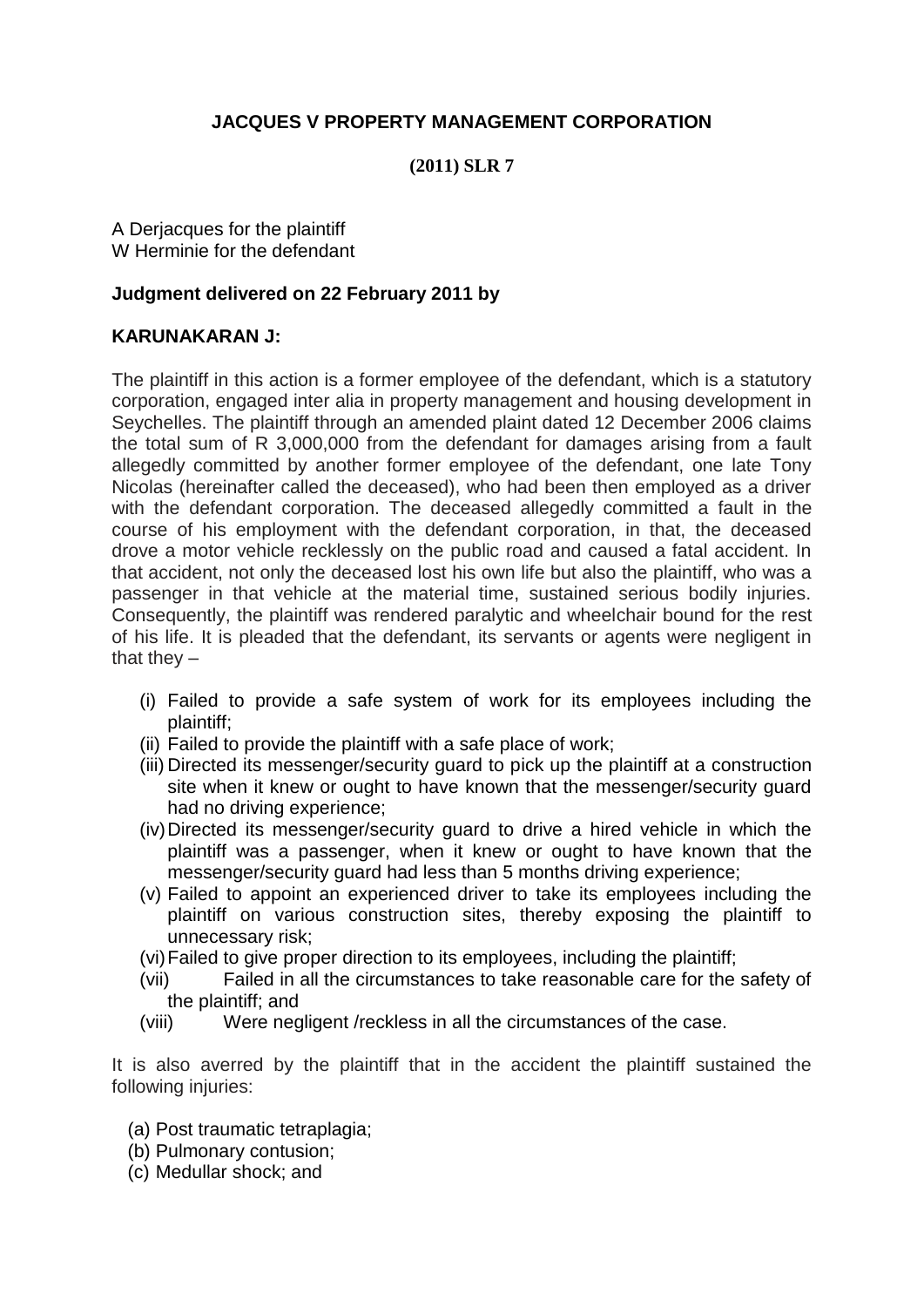#### (d) Fracture of vertebrae C4 to C7

The plaintiff hence claims damages against the defendant for those injuries, presumably based on vicarious liability as the deceased was allegedly negligent in the course of his employment with the defendant. In passing, I should mention here that the pleadings in paragraph 3 of the plaint pertaining to particulars of fault should have been better worded in order to attribute vicarious liability to the defendant without any ambiguity. Be that as it may, the plaintiff claims that the injury he sustained resulted in a lifelong tetra-plegic condition and paralyzed his limbs permanently. He consequently suffered extensive loss and damage affecting all walks of his life. Therefore, he claims the total sum of R3 million for the loss and damage as detailed and estimated below:

| R500,000   |
|------------|
|            |
| R750,000   |
|            |
|            |
| R150,000   |
| R600,000   |
| R500,000   |
| R3,000,000 |
|            |

On the other hand, the defendant totally denies liability, vicarious or otherwise. According to the defendant, neither the defendant corporation nor its employee - the deceased - committed any fault as alleged by the plaintiff, nor was the defendant corporation negligent in employing the deceased as its driver. It is also pleaded in the statement of defence that the plaintiff sustained those injuries solely due to his own fault. Besides, it is the case of the defence that the plaintiff has been fully and adequately compensated in the total sum of R1.2 million by the insurance company (SACOS). According to the defendant, R1 million was paid by SACOS to the plaintiff under the motor insurance policy that covered third party risks in respect of the motor vehicle involved in the accident and another sum of R200,000 was paid under the Employers Liability Scheme for Personnel Accident that covered the risks of the workers of the defendant corporation. Moreover, the plaintiff also received the sum of R15,000 as a donation from the employees of the Corporation and a further sum of R8,000 as sick leave benefit from the employer. Hence, it is the case of the defendant that the plaintiff has been made good for the loss and damage suffered. In the circumstances, the defendant seeks dismissal of the action.

It is not in dispute that in 2005 the plaintiff, who was only 19, had been employed as a survey technician with the defendant corporation. On 13 July 2005 around 1.30 pm, the plaintiff and two of his co-workers, Clifton Annette and Johnny Vel were returning to their office in town from a site visit in Grand Anse. They were travelling in a jeep driven by the deceased Tony Nicolas. The plaintiff and Johnny Vel were sitting in the back and Clifton was in the front.

The plaintiff, who is now 22, testified in essence that while the jeep was travelling along the Providence highway, the deceased was driving the jeep at a very high speed and seemed to be chasing the other cars in front of them. As they were approaching a road diversion close to a bridge broken due to the tsunami, the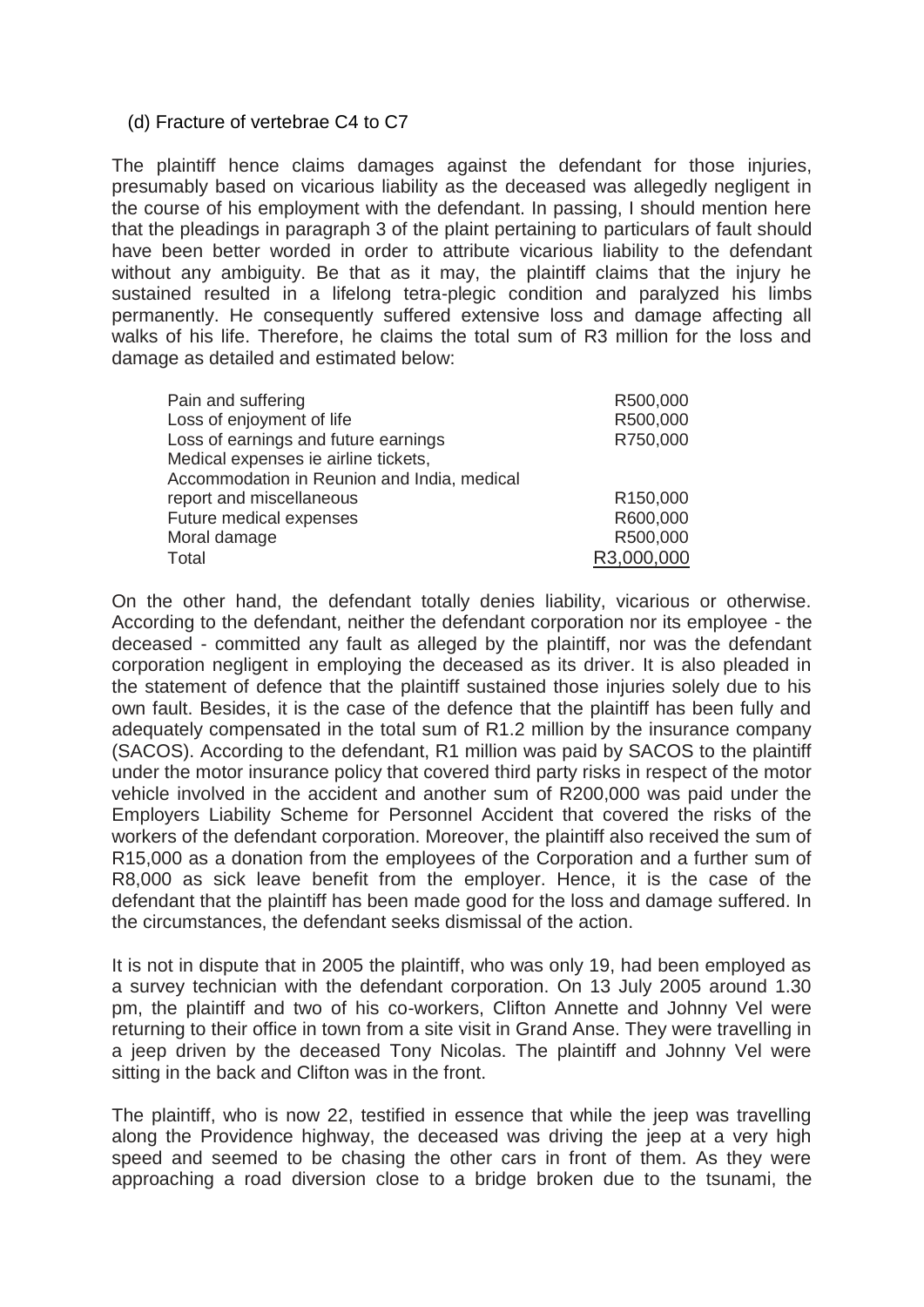deceased increased the speed of the jeep up to 150 kms per hour. It was seen on the speedometer. There was a bump on the road ahead and he hit against that bump and suddenly lost control. The jeep tripped, somersaulted and rolled over and went off the road. The testimony of the plaintiff on this crucial aspect of the accident runs thus:

He (the deceased) came to pick us up at our site and we were heading towards town from Port Glaud. He was driving all right from Anse Royale onwards and when we came to the highway out of nowhere he started to increase his speed. I thought he was chasing other cars in front of us, but then he increased his speed to 150 and above. Clifton (PW2) spoke up and told him to reduce his speed a little; he slowed down a little bit jokingly and then increased his speed again. There was a bump on the road, he hit the bump, the car sort of tripped and rolled.

As far as the plaintiff could recall, that was the last incident he had registered in his mind as he fell unconscious in the accident, presumably due to spinal injuries. According to the plaintiff, only after a couple of days he regained consciousness in a hospital at Reunion Island.

In the accident, the plaintiff sustained fracture of his C5, C6 and C7 cervical vertebrae, pulmonary contusion and medullar shock. According to Dr Kenneth Henriette, a specialist doctor in Critical Care from the Victoria Hospital soon after the accident the injured plaintiff was brought to the Victoria Hospital and was immediately admitted in ICU as he was unconscious and in a serious condition. He was incubated and ventilated. As the plaintiff's condition was critical, he was transferred to Reunion St Pierre Hospital by plane for emergency overseas medical treatment. Dr Henriette also had to accompany the plaintiff as the latter's cervical bone and neck bone had to be stabilized during travel. The plaintiff was tetraplegic meaning that he was paralyzed from the neck to the bottom of his entire body. Throughout the flight the plaintiff had to be tracheotomised to help him breath. Dr Henriette also produced a report in exhibit P1, compiled by one Rosie Bistoquet, Manageress of the Overseas Specialized Medical Treatment Department of Victoria Hospital, showing the history, how, when and what type of medical treatments were given to plaintiff. Although the plaintiff was discharged from Reunion Hospital on 13 September 2005 after surgical and neurological treatments, he was admitted in Rehabilitation and Re-Education Services at Tampon, Reunion for rehabilitative medicine. On 12 December 2005, the Seychelles Ministry of Health again sent a chartered plane to repatriate the plaintiff from Reunion to Seychelles. The plaintiff also produced a copy of the *Nation* daily newspaper dated 14 July 2005 containing the story of the accident published as a news item. The plaintiff also produced a CD containing a video clipping from SBC 8 pm news showing the scene of accident and the damaged condition of the Jeep after the accident. It was headline news on the fatal day in question.

Mr Clifton Annette - PW2 - one of the co-passengers in the Jeep at the material time also, testified corroborating the evidence of the plaintiff on matters relating to the circumstances that led to the accident. He also testified that the deceased was driving the Jeep at a high speed unsuitable to the road condition that existed then. He applied the brake at a wrong place and time and thus lost control of the Jeep due to high speed. Ms Anne Jacques - PW3- the plaintiff's mother, who is also an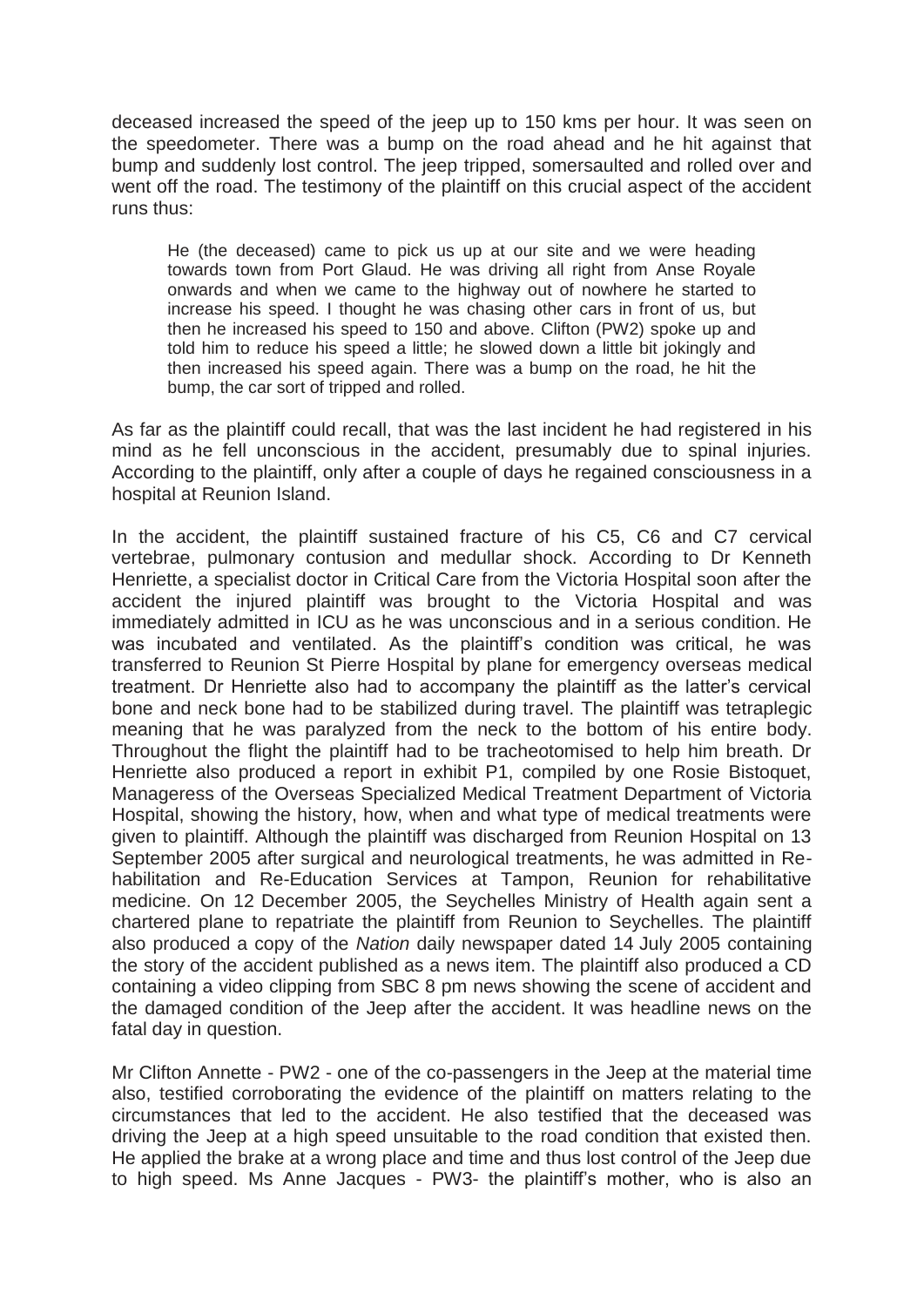employee of the defendant corporation testified as to the residual effect of the trauma plaintiff suffered and its adverse effect on his physical, mental, emotional and psychological conditions, which have totally changed his lifestyle resulting in loss of amenities.

The Court also visited the residence of the plaintiff for the purpose of taking his evidence and while doing so, it also observed the plaintiff's present physical, psychological and living conditions. This is indeed, helpful for the Court to make a proper assessment on the nature and extent of the plaintiff's injury and the resultant permanent disability. The plaintiff is now bed-ridden. He is not able to walk or stand up. He cannot move his body. He cannot even lift his limbs. He needs a full-time carer to manage his day to day life activities and physical requirements. His limbs require daily exercise and movements. He needs a special bed fitted with pulleys and ropes to facilitate the process of physical exercise. He testified that that he cannot have a sex life as he is physically incapacitated due to his tetreplagic condition.

While he was in employment with the defendant corporation the plaintiff was drawing a salary of R2900 per month. Moreover, he stated that because of his present change in lifestyle and special needs, his personal cost of living is highly increased. Although he received R1.2 million from SACOS as insurance money, that amount was not at all sufficient to meet all his present and future needs that arise out of the injury including the medical expenses he would incur for treatments in specialty hospitals overseas. In view of all the above, it is the case of the plaintiff that the defendant corporation is vicariously liable for the fault committed by its employee, namely, the deceased Tony Nicholas, in that in the course of his employment, the deceased drove the jeep recklessly at the material time, causing the fatal accident and serious bodily injuries to the plaintiff. The defendant is therefore liable to compensate the plaintiff for all the loss and damage, which the latter suffered from the injury. According to the plaintiff's estimate the said loss and damage amounts to R3 million, as detailed supra. Mr Derjaques, counsel for the plaintiff contended that the insurance money the plaintiff admittedly received from SACOS cannot and should not be considered or taken into account by this Court in the assessment of quantum in the award of damages to the plaintiff in this matter, as it is a settled position in case law that "an injured party could claim compensation from the author of a "delict" irrespective of any claim he might have been paid by his insurance company" vide *Sinon v Chang Leng* (1974)SLR 301 and as per Venchard's *The Law of Seychelles through the Cases,* p 504 . On the issue as to assessment of damages, Mr Derjaques invited the Court to apply the principle that was formulated by this Court in the case of *C Ventigadoo v Government of Seychelles* Civil Side No 407 of 1998*,* which had the backing of the first order, namely, the Seychelles Court of Appeal vide its judgment in SCA Case No 28 of 2007 delivered on 25 April 2008. In the circumstances, the plaintiff urged the Court to enter judgment against the defendant as prayed for in the plaint.

On the other side, the defendant called one Ms Monica Rose (DW1), the Personnel Administration Officer of the defendant corporation as the only witness to testify in support of the defence. According to this witness, the defendant had employed the deceased Tony Nicolas at the material time as driver since he had the necessary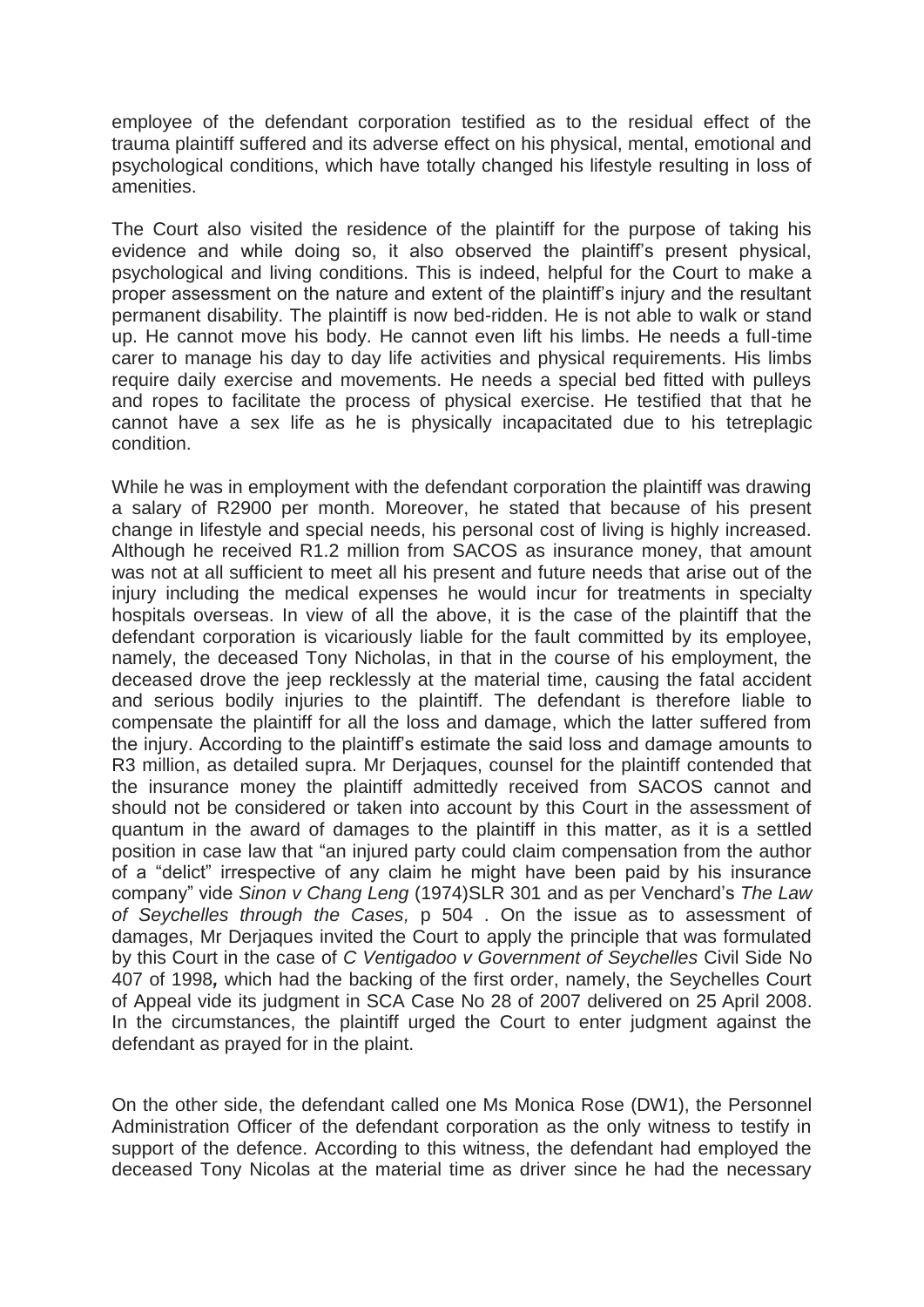qualification, experience and driving licence to be appointed to the post. She also testified that the corporation took all reasonable and necessary precautions to ensure that the driver was qualified and competent to do the job. As regards the amounts paid to the plaintiff, she confirmed that a sum of R200,000 was paid to the plaintiff under a dependent person accident scheme with SACOS and a further sum of R15,000 was paid by the staff of the corporation as a donation on humanitarian grounds. Thus, this witness testified on matters that were not of much importance or assistance to the defendant. In the circumstances, Mr Herminie, counsel for the defendant, submitted that that the defendant corporation is not directly or vicariously liable to pay any compensation to the plaintiff. He also cited an authority of case law *vide Payet v Attorney-General* (1960) SLR 235. Further it is the contention of the defendant that since the plaintiff has already received the sum of R1.2 million as full and adequate compensation from SACOS under the motor vehicle insurance policy, he cannot have another bite of the cherry from the defendant. According to Mr Herminie, the case of *Sinon* cited supra is misinterpreted by Mr Derjaques and is not relevant to the case in hand. An injured party cannot recover compensation for the same injury twice from the same tortfeasor, the insured and his insurer. Also, it is the submission of Mr Herminie that the plaintiff is receiving money from social security for his maintenance and free medical care. For these reasons, he invited the Court to dismiss the plaint with costs.

I diligently analysed the entire evidence on record including the documents and other exhibits adduced by the parties. I gave meticulous thought to the written submissions filed by both counsel raising a number of issues touching on points of law and of facts. Before I proceed to identify the live issues for determination, for the sake clarity and convenience, I prefer to examine first the proposition of case law relied upon by Mr Derjaques citing *Sinon v Chang Leng* quoted supra. That is: "an injured party could claim compensation from the author of a "délit" irrespective of any claim he might have been paid by his insurance company".

On a superficial reading of the above proposition in isolation, one could easily misconstrue and might even jump to a wrong conclusion (as counsel Mr Derjaques did in this matter) that an injured party can claim damages cumulatively twice for his benefit from two different sources; that is, one from the tortfeasor and another claim from the insurer (indemnifier) of the tortfeasor. In fact, that is incorrect.

To understand this proposition correctly, one ought to revisit the facts of the case and look at it in the context in which Justice Sauzier formulated this proposition adopting the French doctrine of "cumul d' indemnités" (aggregation of benefits) and in line with the approach taken by the Supreme Court of Mauritius in the cases of *Walter v Henry* (1957) MR 114 and *Nuttoo v Caine* (1964) MR 196.

The facts of *Sinon* (supra) are these. Plaintiff Ms. Sinon claimed compensation from defendant Chang Leng for damage to her car caused by the fault of his préposé, driver of a pick-up which collided with plaintiff's car. The plaintiff's car had been insured with an Insurance Company of whom Messrs Hunt, Deltel Company was the agent. This company paid the sum of R320.50 as damages to the plaintiff, the insured -so to say its own client presumably, under the comprehensive motor insurance policy that covered any damage caused to the plaintiff's own car. The defendant denied the claim contending that he was not liable to pay damages to Sinon since she had already been paid compensation by her own insurer, who had indemnified her against any damage to her car. However, the Court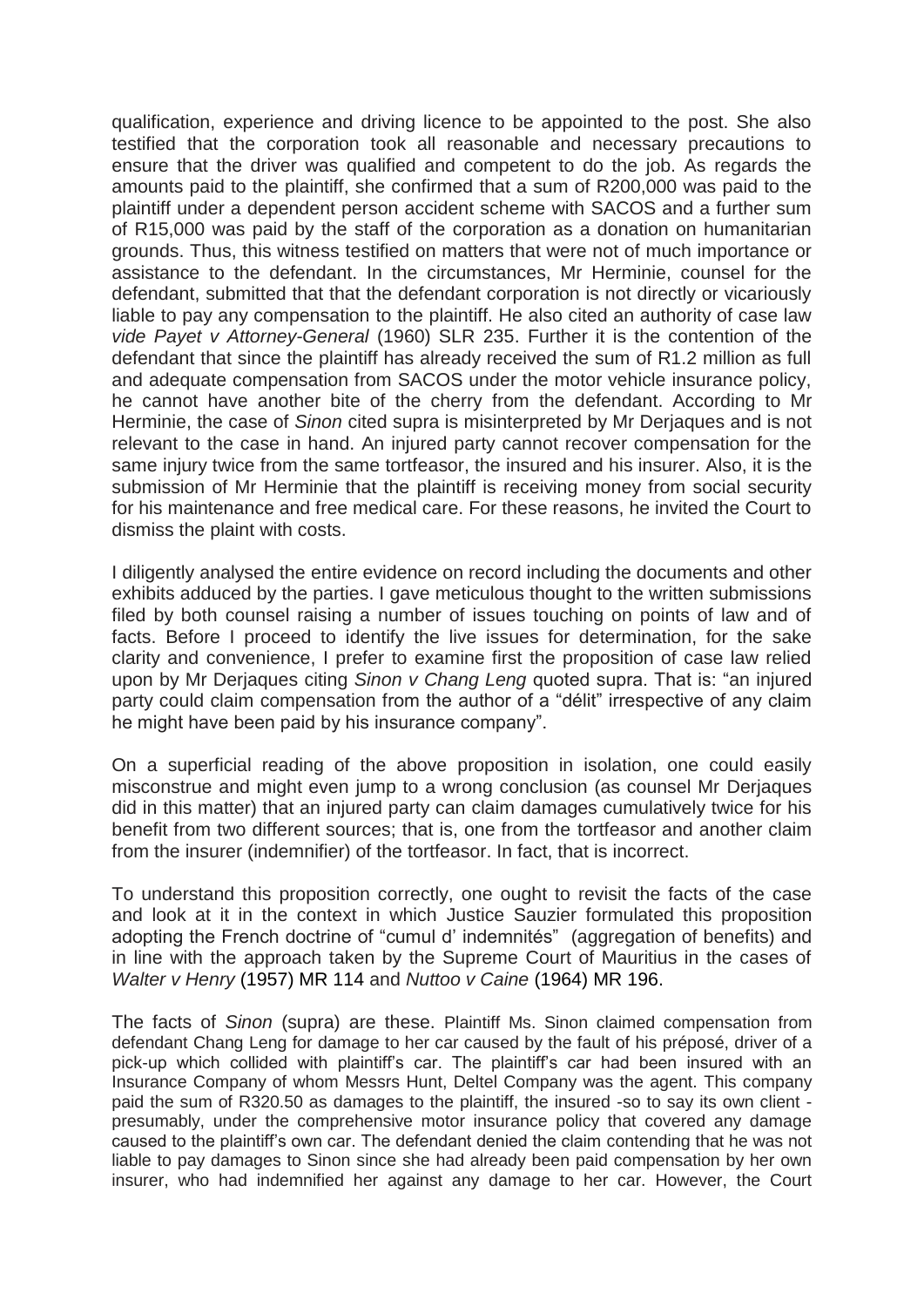rejected that contention of the defendant, applied the doctrine of "cumul d' indemnités" and held that the "injured party (Sinon) could claim compensation from the author of a "délit" (Chang Leng) irrespective of any claim she might have been paid by her insurance company".

Hence, it is clear from the facts above that when the insurance company paid compensation to Sinon (the injured party), the company paid its own debt payable under her own contract with the insurance company. In fact, the company did not pay her the debt of Chang Leng, the tortfeasor, or that of any third party; nor did it pay her the debt on behalf of any third party whom it had indemnified under any contract of insurance which is made compulsory in terms of the Motor Vehicle Insurance (Third-Party Risks) Act. Hence, in such cases, the tortfeasor is not exonerated from his tortious liability. The doctrine of "*cumul d' indemnités",* or the "entitlement of double claim" if I may say so, applies and the injured party may benefit twice.

However, this doctrine shall not apply to cases where the claimant had already received compensation either directly from the tortfeasor *(*the author of a *"délit")* or indirectly from the insurance company of the tortfeasor as has happened in the instant case. Legally speaking, when an insurance company pays the debt to the claimant, it makes payment for and on behalf of its client, the insured. In such cases, the liability of the tortfeasor is extinguished or reduced in proportion to the amount received by the claimant from the insurer of the tortfeasor. At the same time, it should not be misconstrued that any payment received by the claimant from the insurer of the tortfeasor would automatically exonerate the tortfeasor from total liability. Only when the claim is fully paid or so declared by the court, the tortfeasor's liability shall extinguish.

Coming back to the present case, admittedly SACOS has already paid the total sum of R1.2 million to the plaintiff as compensation for the injury he sustained in the motor accident. Obviously, it has made the payment on behalf of the tortfeasor and/or on behalf of the "*commettant"* or "*préposé,* who committed the fault and whose risks have been covered and whom it had indemnified under the contract of insurance, which is made compulsory in terms of the Motor Vehicle Insurance (Third-Party Risks) Act. In fact, SACOS in this respect did not pay its own debt to the plaintiff under any contract it had entered into with the plaintiff. In fact, the company paid him only the debt of the tortfeasor that arose from the use of the motor vehicle involved in the accident. Hence, I find the doctrine of "*cumul d' indemnités"* and the case *Sinon* (supra) has no application in the instant case. Therefore, I hold that the plaintiff in this matter cannot claim and have the benefit of compensation paid twice. That is, one from the defendant and another one from the defendant's insurance company. Consequently, the amount of R1.2 million the plaintiff received from the defendant's (tortfeasor's) insurance company SACOS would accordingly reduce the defendant's liability on the quantum and so I find.

I will now move on to examine the merits of the case based on the evidence on record. I carefully examined the pleadings and evidence in light of the submissions filed by both counsel. Obviously, the following questions arise for determination in this matter: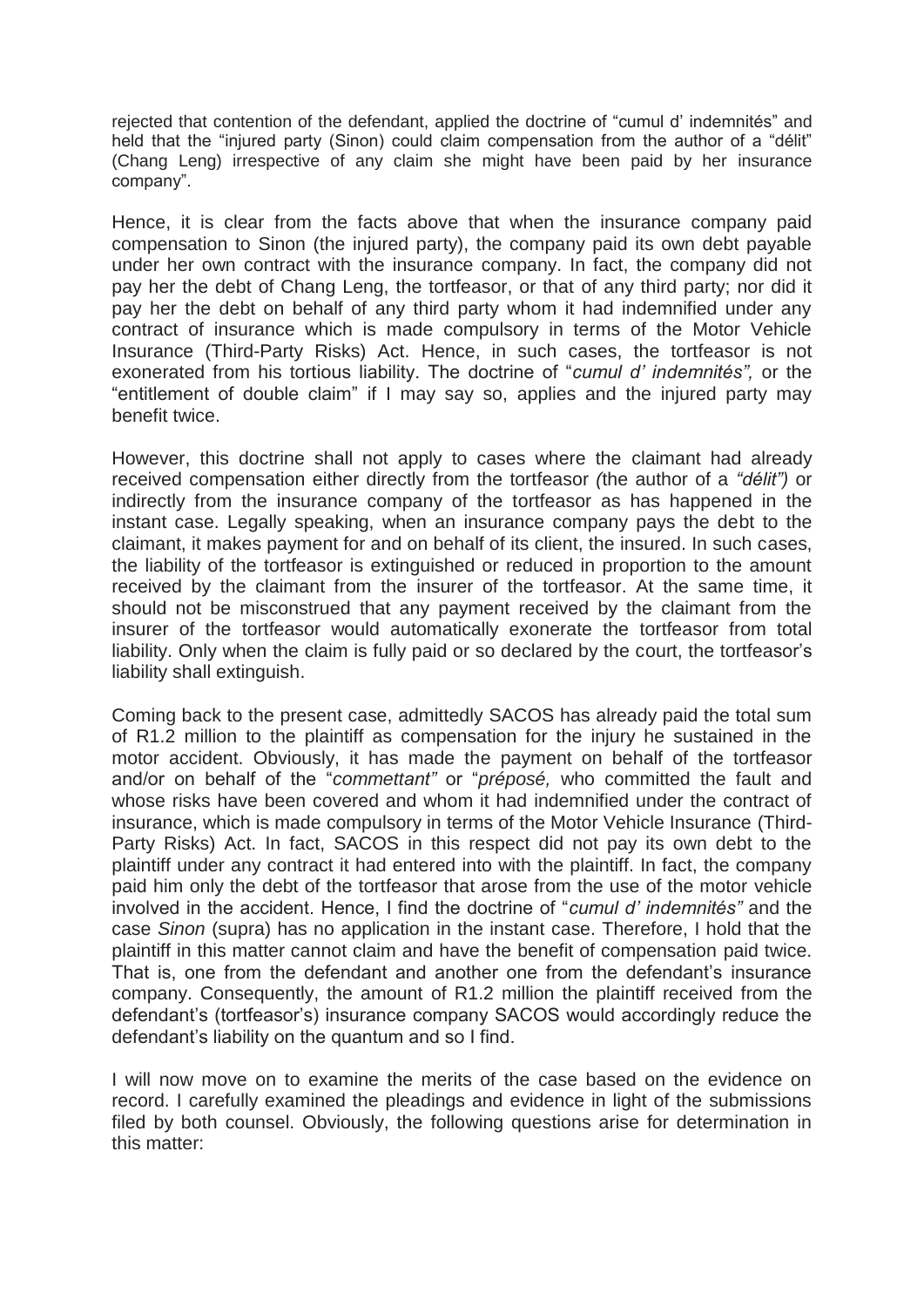- 1. Has the plaintiff proved on a balance of probabilities that the deceased Tony Nicholas - then employee of the defendant - drove the Jeep in question recklessly at the material time causing accident in that he committed a fault in law? ; if so,
- 2. Did the plaintiff suffer loss and damage as a result of that fault?
- 3. Is the defendant vicariously liable to the plaintiff for the fault committed by its employee Tony Nicholas?; if so,
- 4. What is the quantum of damages the plaintiff is entitled to receive from the defendant and the defendant is liable to pay to the plaintiff?

I will now proceed to find answers to these questions in the order they are listed above.

First, on the issue of reckless driving, I carefully examined the evidence on record direct and circumstantial. The plaintiff in his evidence categorically testified that the deceased was driving the Jeep at the material time at a very high speed chasing the cars in front of him. He even drove up to a speed of 150 kms per hour, as was seen by the plaintiff on the speedometer just before hitting the speed bumps. Although the plaintiff warned the deceased to reduce the speed, the deceased took no heed; rather increased the speed, making fun of the situation. His co-passenger Mr Clifton Annette also asked the deceased to reduce the speed at the material time but of no avail. In fact, Mr Clifton Annette (PW2), who was seated in the backseat next to the plaintiff, also testified corroborating the plaintiff's version as to speeding and the cause of the accident. According to PW2, the deceased applied the brake at a wrong place and wrong time. He lost control of the jeep after the impact with high momentum. The Jeep rolled over and went off the road. I also observed the location, nature of the road, the position and the damaged condition of the Jeep soon after the accident as appeared in the video clippings shown on the SBC news. These video clippings containing the "real evidence" were replayed from the CD produced in evidence. Indeed, the evidence of the plaintiff and that of his co-passenger PW2 are corroborative, reliable, consistent and cogent in that the deceased caused the accident due his rash and reckless driving and so I find. The real evidence as observed by the Court in the video clippings also leads to the only inference that the deceased was driving the Jeep at an imprudently excessive speed in rash and reckless manner and caused the acident. Undoubtedly, this is a fault in law.

Having said that, *dehors* the above finding on evidence, also on a point of law, I find that the defendant has miserably failed to rebut the presumption of fault activated against the deceased driver by operation of law under article 1383(2) of the Civil Code, which runs thus:

The driver of a motor vehicle which, by reason of its operation, causes damage to persons or property shall be presumed to be at fault and shall accordingly be liable unless he can prove that the damage was solely due to the negligence of the injured party or the act of a third party or an act of God external to the operation or functioning of the vehicle. Vehicle defects, or the breaking or failure of its parts, shall not be considered as cases of an act of God.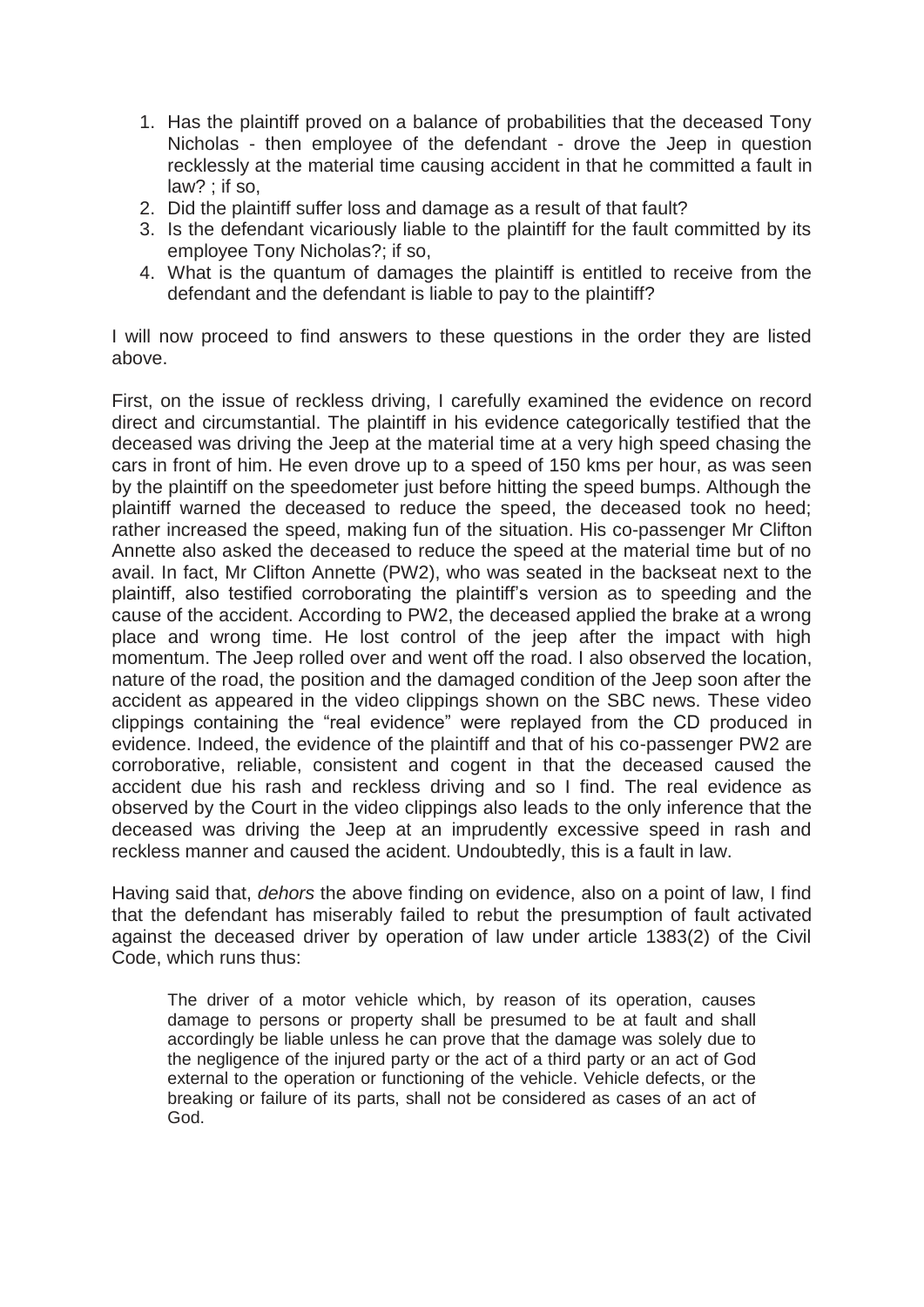Evidently, the defendant in this case did not adduce any evidence to prove that the damage was solely due to the negligence of the injured party or the act of a third party or an act of God external to the operation or functioning of the vehicle.

In view of all the above, I answer the first question in the affirmative, thus: Yes; the plaintiff has proved more than on a balance of probabilities that the deceased Tony Nicholas - then employee of the defendant - drove the Jeep in question recklessly at the material time causing accident, and in that, committed a fault in law.

Moving on to the second question, it is not in dispute that in the accident the plaintiff did sustain serious bodily injuries resulting in tetraplegic and bed-ridden condition. He has in fact, lost sensation below his neck. The plaintiff was only 20 years of age at the material time of the accident. He was young and energetic and very active in sports. He was in decent employment as a survey technician drawing a salary of R2,525 per month. Now he is permanently paralyzed and bed-ridden. He lost not only his job, but also his employability in the job market for the rest of his life. He lost his girlfriend, sports, amenities and pleasures of life. Now, he has to totally rely upon someone to manage his day to day life activities and physical requirements. Needless to say, the plaintiff has thus suffered loss and damage - some of course irreparable and some irreversible - as a result of the personal injuries he sustained in the accident and so I find. This indeed, answers the second question.

Moving on to the third question, on the issue of vicarious liability, the law is very clear in stipulating the conditions required to hold an employer liable for the fault committed by his servant/employees. Article 1384 reads thus:

A person is liable for the damage that he has caused by his own act but also for the damage caused by the act of persons for whom he is responsible or by things in his custody...

Masters and employers shall be liable on their part for damage caused by their servants and employees acting within the scope of their employment. A deliberate act of a servant or employee contrary to the express instructions of the master or employer and which is not incidental to the service or employment of the servant or employee shall not render the master or employer liable.

In the instant case, admittedly, at the time of the accident - that was on 13 July 2005 - the deceased Tony Nicholas had been employed by the defendant corporation as a messenger cum driver. On the fateful day, in pursuance of his employment with the defendant he was transporting the plaintiff and two of his co-workers Clifton Annette (PW2) and Johnny Vel from Grand Anse back to their office in town after a site visit they carried out by virtue of and in the course of their employment with the corporation. At the time of the accident, the deceased was driving the jeep undisputedly within the scope of his employment. Moreover, in the absence of any evidence to the contrary, I find the deceased did not cause the accident deliberately or acted contrary to the express instructions of his employer. In the circumstances, I hold the defendant vicariously liable to the plaintiff for the fault committed by its employee Tony Nicholas. This answers the third question.

I will now move on to the fourth and last question as to assessment of damages for the total permanent incapacity the plaintiff suffered from the trauma. For proper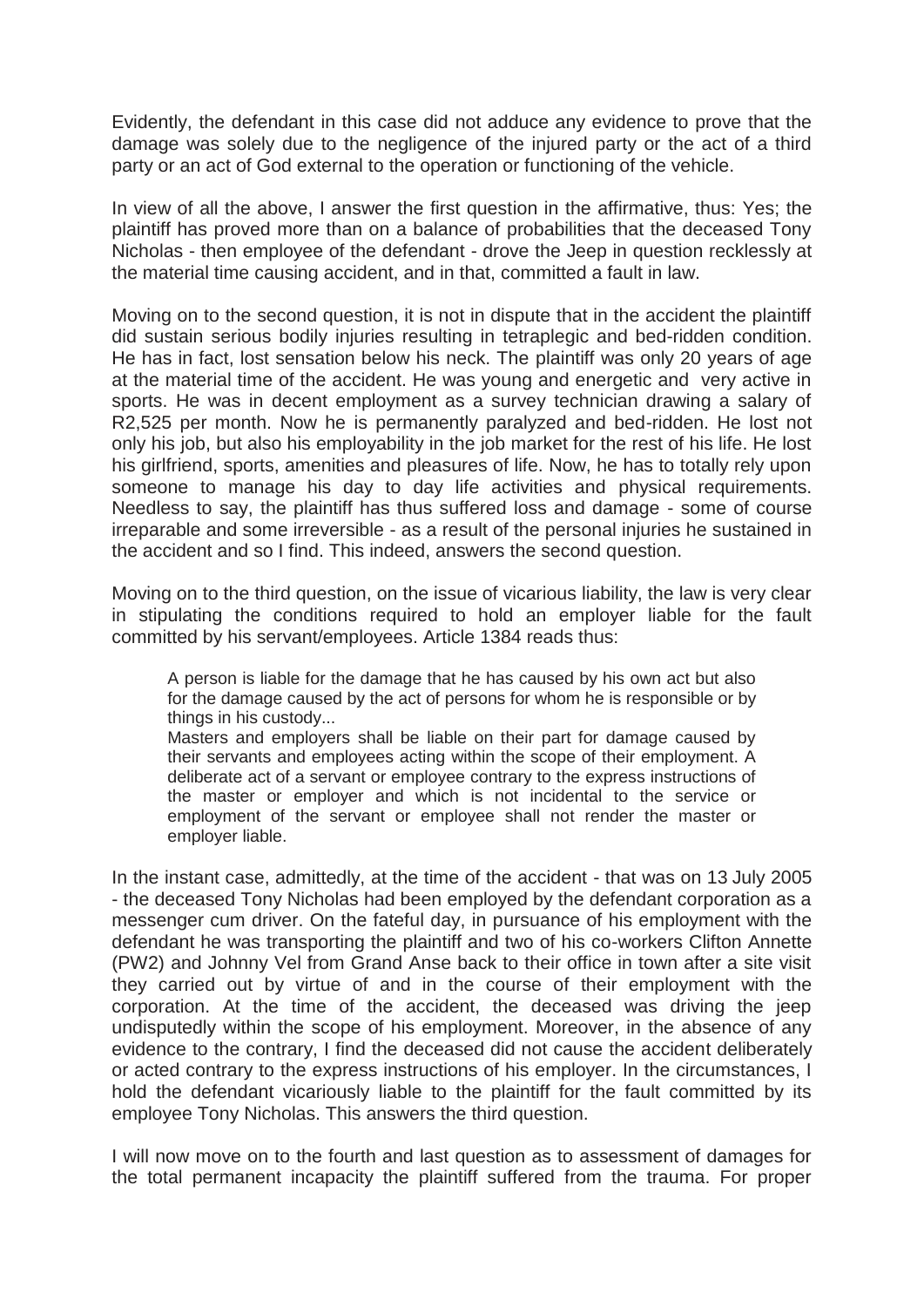guidance in this respect, as rightly invited by Mr Derjacques, I would like to revisit and restate the principles this Court applied in the case of *Ventigadoo* cited supra and reapply the same priniciples in the present case for assessment and award of damages in favour of the plaintiff.

## **I** - **Non-pecuniary damages**

**Pain and suffering:** Under this head the plaintiff claims R500,000 as compensation. The defendant contends that the quantum claimed for actual pain and suffering is excessive and manifestly exaggerated. Frankly speaking, it is impossible to use an exact mathematical standard to measure the amount that an injured person is entitled to recover for physical and mental pain and suffering and loss of normal state of mind. Legally speaking, "pain and suffering" are not two separate concepts. Instead, it is one compound idea. Awards for "pain and suffering" are not apportioned into separate amounts, one for pain and one for suffering. Pain and suffering is a phrase that is always used as a single unit in legal terminology. While there may be real differences between "pain" and "suffering", it is legally impossible to separate the two when trying to award damages.

In most injuries, there will be physical and mental pain and suffering. Physical pain and suffering includes bodily suffering or discomfort. Mental pain and suffering may include mental anguish or psychological depression caused by loss of enjoyment of life, in other words amenities of life. Following an injury, the injured is entitled to damages for both physical and mental pain and suffering for the past, present and future. Undoubtedly, the plaintiff in this matter would have suffered excruciating pain during the period he had the fracture of his C5, C6 and C7 cervical vertebrae, pulmonary contusion and medullar shock soon after the fracture, at the postoperative stage of the surgery as well as during the healing period of the wound. He had been admitted in hospital and in Rehabilitation and Re-Education Services Centre in Reunion altogether for about six months following the trauma.

## **Mental anguish**

Due to his tetraplegic condition, the plaintiff will no longer be able to enjoy the things in life that he used to enjoy like swimming, driving etc. and he should be obviously wracked by worry. Hence, he must be awarded monetary compensation for his mental anguish that obviously forms part of the pain and suffering. This includes psychological injury, emotional trauma, and even embarrassment as a result of the injury. In my view, these are relevant considerations in the assessment of damages for pain and suffering in this case. Having said that, as rightly pointed out by Perera ACJ (as was he then) in *Larame v Coco D'Or (Pty) Ltd* Civil Side No 172 of 1998 that on a review of cases in respect of personal injuries, the tendency of the courts appears to be that when the claim is for a loss of an organ or a limb, a substantial award should be made for such loss. On the other hand, in claims for fractured legs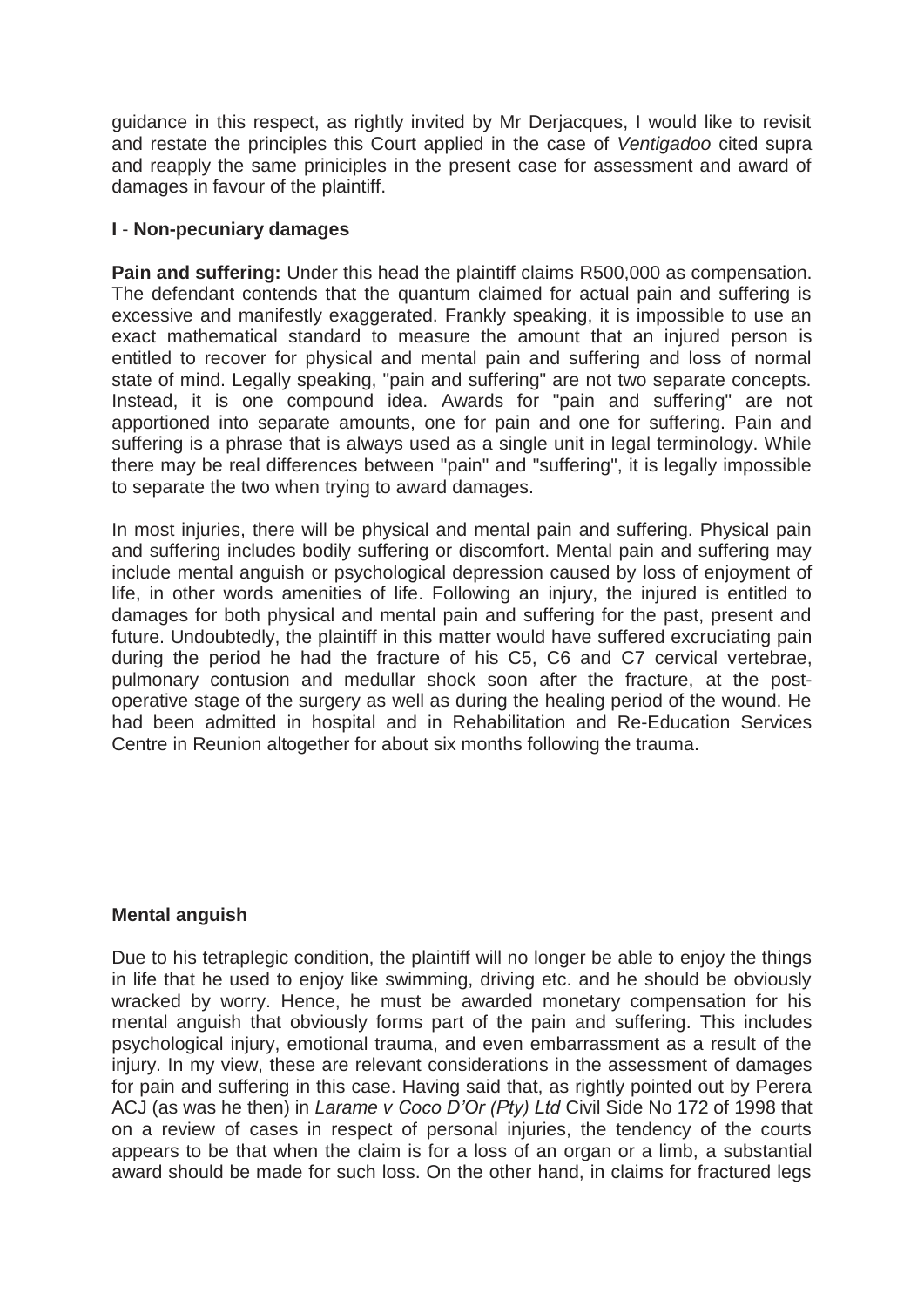or arms from which a claimant recovers completely, the substantial award should be made for "pain and suffering", the main head in damages. Obviously, in the case in hand, the plaintiff has made a separate claim for loss of enjoyment of life that will be considered later in this judgment. Having regards to all the circumstances of the case and considering the precedents of our courts - since pleaded as a separate head - I would award R200,000 as compensation for pain and suffering, which sum in my considered view is fair and reasonable.

**Loss of enjoyment of life:** Under this head, the plaintiff claims R500,000 towards damages. The defendant contended that this figure is unreasonable and exaggerated. Indeed, the tetraplegia caused by the injury to vertebrae and the nonfunctioning of the limbs is the significant prejudice that has resulted in permanent physical disability attributable to the injury. Here restoring the plaintiff to pretetraplegic condition or status is clearly impossible. His employability and the prospects of getting a normal job is evidently, nil. His four limbs have lost major functional values. For assessment purposes, one may even consider that the plaintiff has practically lost all his four limbs as they do not serve their purpose.

The dearth of authority pertaining to damages in respect of non-functional limbs makes assessment by comparison with other domestic awards impossible. In relation to quantum in this respect, it seems to me that even the decisions of English courts are inapplicable and inappropriate, as those decisions are made in an entirely different socio-economic climate and living standard and index. Be that as it may. Often times non-function of a limb can affect the way that someone leads his or her life and physical appearance. When this happens, the injured is entitled to damages, which are intended to compensate that person for the embarrassment that he feels due to how he or she looks and suffers in a tetraplegic and wheelchaired condition for the rest of his or her life, due to the injury. Sometimes this will be lumped in with mental anguish, but this may also often receive more when it is considered as a separate element of the damages award as the plaintiff has opted in this matter. However, in the instance case, not only might this include the loss of limb functions, but also the very change that has taken place in the plaintiff's lifestyle and day-to-day activities, consequent upon his tetraplegic condition. This physical change would certainly alter the way the plaintiff interacts with others in the family and in the community and his living condition and environment. His anatomical impairment due to tetraplegia as I see it, has resulted in more than 90% disability and loss of use of his upper and lower limbs. For avoidance of doubt, this loss of use of a limb should be considered on its own in this context, without regard to loss of earning capacity, for which the plaintiff is claiming damages under a separate head called "loss of earning and future earning". In any event, it is very difficult to compartmentalize some of the facts and circumstances, which fall in more than one category of damages. Therefore, the ultimate guiding principle is said to be that the award should be fair and reasonable, having regard to all the circumstances of the case.

In the case of *George Larame v Coco D'Or (Pty) Ltd* (2001) SLR 14, the plaintiff sued the defendant company in delict for personal injuries suffered in the course of his employment. The plaintiff forearm was severed completely by an electric saw. The arm was amputated below the right elbow. In that case, the Court in considering the damages for *pain and suffering* and *loss of arm*, referred to the previous cases of *Antoine Esparon v/s UCPS* Civil Side 118 of 1983*, Mark Albert v the UCPS* Civil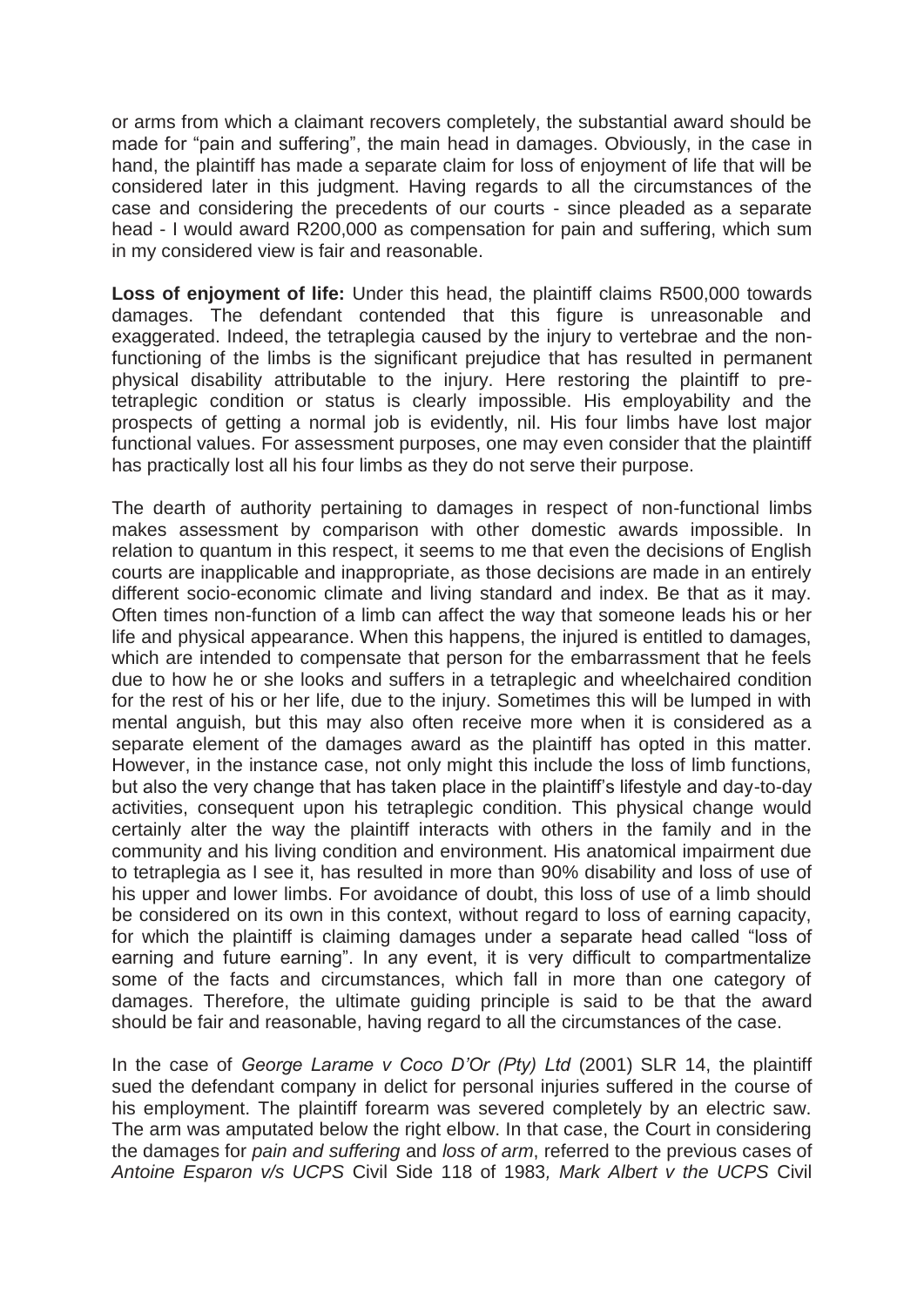Side 157 of 1993 and *Rene De Commarmond v Government of Seychelles* SCA 10 of 1996, and came to the conclusion that the quantum of damages for the loss of an organ or limb has increased from R50,000 in 1983 to R65,000 in 1986 and R05,000 in 1993. In *Larame* the Court went on to hold that in the *Mark Albert case* the court of Appeal had taken consideration of the inflationary tendencies over a period of 8 years between the *De Commarmond case* and that case, but reduced it to R40,000 from the award of R145,000 made by the Supreme Court. The Court concluded that on a consideration of the disability of the plaintiff in that case and the comparative awards made by the Court it eventually awarded the sum of R125,000 in *Larame* to the plaintiff, whose arm was amputated below the right elbow. It was awarded for the total non-pecuniary loss caused by the injury itself, being the loss of the arm, which is consequent upon any disability attributable to the injury.

In the instant case, for the right assessment of damages I take into account the guidelines and the quantum of damages awarded in the following previous decisions:

- 1. *Harry Hoareau v Joseph Mein* CS No 16 of 1988, where the plaintiff was awarded a global sum of R30,000 for a simple leg injury caused by a very large stone. That was awarded about 20 years back.
- 2. *Francois Savy v Willy Sangouin,* CS No 229 of 1983, where a 60 year old plaintiff was awarded R50,000 for loss of a leg. That was awarded about 20 years back.
- 3. *Antoine Esparon v UPSC* CS No 118 of 1983*,* where R50,000 was awarded for a hand injury resulting in 50% disability and the plaintiff was restricted to light work only. Again this sum was awarded about 22 years back.
- 4. *In Jude Bristol v Sodepec Industries Limited -* Civil Side No 126 of 2002, where R160,000 was awarded for an injury that resulted in amputation of distal part of the right forearm, that involved no loss of earning as the plaintiff continued to work doing light duties with his employer.

As regards the assessment of damages, it should be noted that in a case of tort, damages are compensatory and not punitive. As a rule, when there has been a fluctuation in the cost of living, prejudice the plaintiff may suffer must be evaluated as at the date of judgment. But damages must be assessed in such a manner that the plaintiff suffers no loss and at the same time makes no profit. Moral damage must be assessed by the judge even though such assessment is bound to be arbitrary. *See, Fanchette v Attorney General* (1968) SLR 171. Moreover, it is pertinent to note that the fall in the value of money leads to a continuing reassessment of the awards set by precedents of our case law. See *Sedgwick v Government of Seychelles* (1990) SLR 220.

Thus, having given diligent consideration to all the facts and circumstances to the instant case, I award R500,000 to the plaintiff as damages for loss of enjoyment of life.

# **II - Pecuniary loss**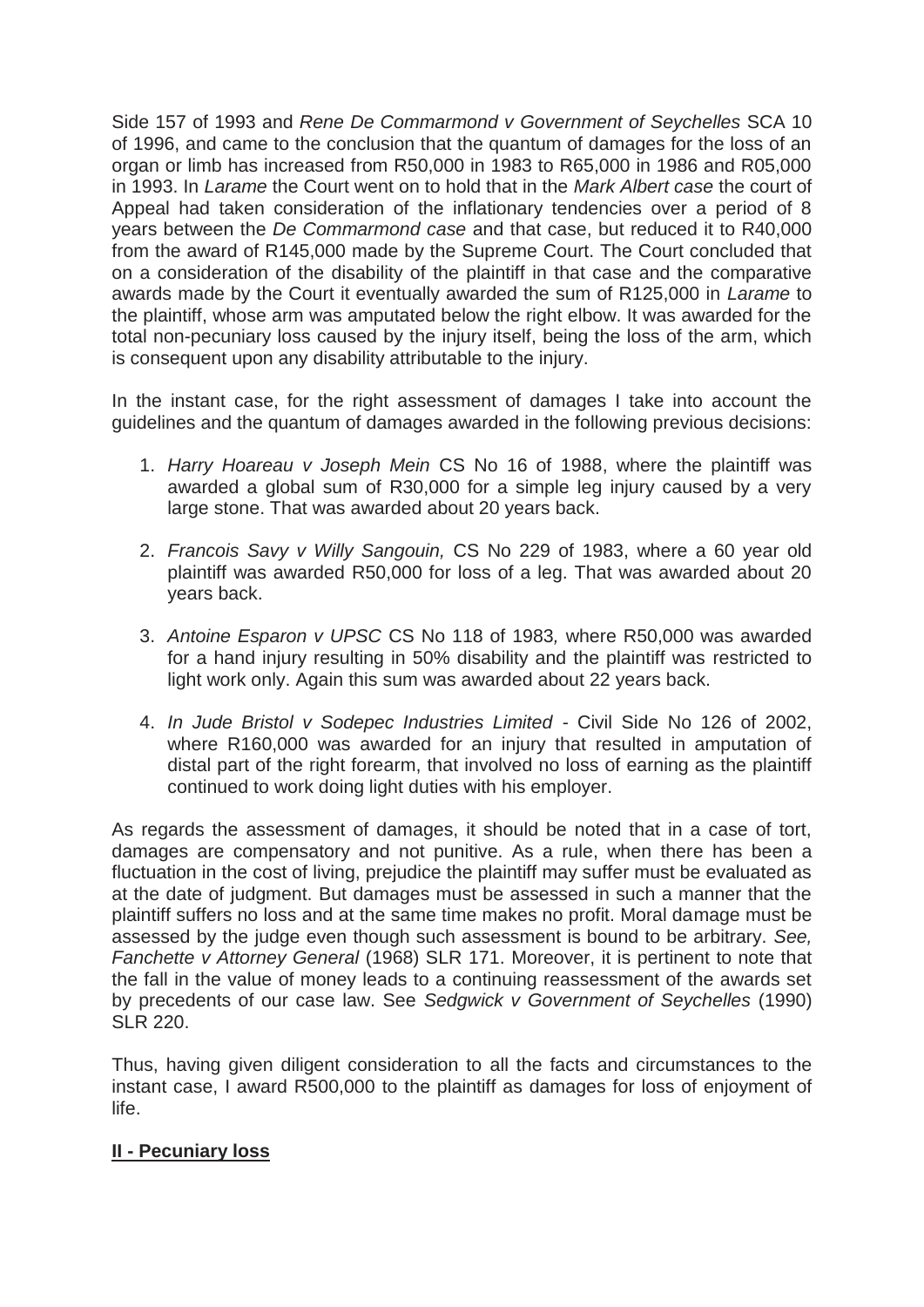**Loss of earnings and future earnings***:* Under this head the plaintiff claims in effect loss of future earnings in the total sum of R750,000 calculated presumably at the rate of R3,125 per month although his last earned salary was only R2,900 per month, for a period of 20 years, using the multiplier method prescribed in the table of authentic awards in the common law as found in *The Quantum of Damages* (Kemp & Kemp,1987) Since the plaintiff was only 19 years old at the time of the injury, his expectation of life being the maximum, the multiplier of 20 has been used by the plaintiff in the calculation. According to plaintiff's counsel Mr Derjacques, the plaintiff is a totally unemployable person incapacitated for any work for the rest of his life and so he is entitled to full compensation for the total loss of future earnings.

In passing, I note that although the multiplier method is appropriate in cases involving total loss of earnings, it may not be so in matters of loss of earning capacity. There is a world of difference between "total loss of earnings" and "loss of earning capacity" As rightly observed by *Michael Jones on Medical Negligence* at 474 as compared to loss of earning

In practice, awards for loss of earning capacity are more impressionistic and less susceptible to the multiplier method of calculation.(the multiplier) – the solution is to award only moderate sum in this situation, although there is no tariff or conventional award for loss of earning capacity and each case is to be based on its own facts. Vide *Forster v Tyne and Wear Country Council* [1986] All ER 567.

Evidently, the instant case involves total loss of earnings. Therefore, I find it proper and reasonable to use the multiplier method to calculate the loss of future earnings of the plaintiff in this matter.

A person is said to be permanently totally disabled if his or her injury-caused impairments are of such severity and nature that he would never be able to perform any substantial gainful work at all which exists in the competitive labour market, within his or her skills, qualification and experience. As I see it, this is the case with the plaintiff in this matter.

Taking all of the factors into account and applying the multiplier method, I am of the view that an award of R700,000 is the appropriate, fair and reasonable award for the prospective loss of earnings of the plaintiff.

In respect of the plaintiff's claim for medical expenses ie airline tickets, accommodation in Reunion, medical report and miscellaneous etc, I award R100, 000 in total as compensation. For moral damages, taking into account the entire circumstances of the case and the prejudice suffered, I award the sum of R100, 000.

The plaintiff also claims the sum of R600, 000 for future medical expenses. In my considered view, this claim of the plaintiff is very speculative. The court, in fact, cannot award damages for an uncertain future expense, which the plaintiff may or may not incur in future. In any event, the plaintiff has not even adduced any expert medical opinion to substantiate the claim that there is a strong possibility of incurring future medical expenses, in that he may need to go for further treatment or additional treatment or better treatment that is available in any hospital or specialty hospital